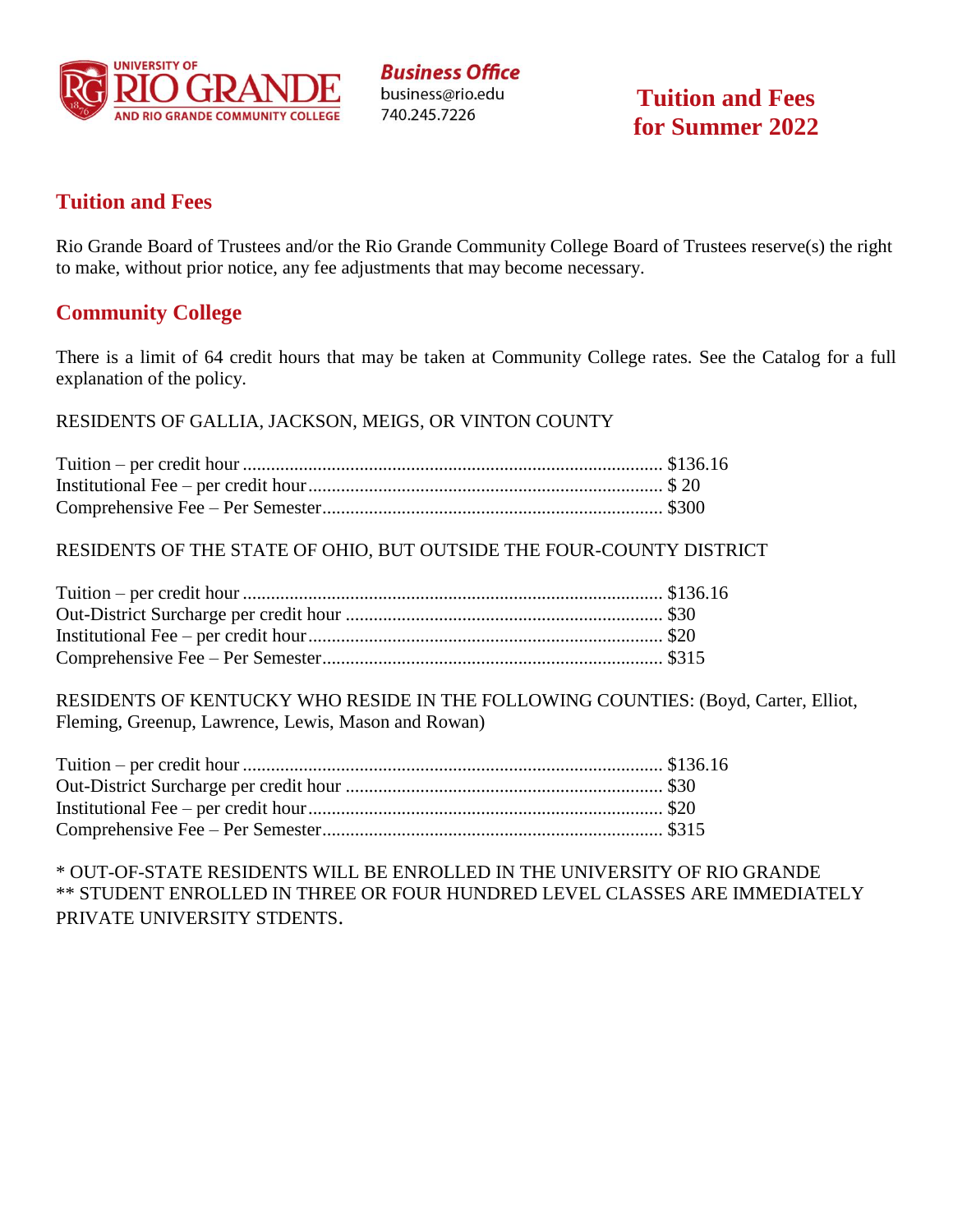# **Private University**

## **West Virginia Tuition**

RESIDENTS OF WEST VIRGINIA WHO TAKE ONLY 100 AND 200 LEVEL CLASSES AND LESS THAN 64 CREDIT HOURS.

|--|--|

# **Graduate Education Fees**

# **Total Living Plan**

## **Other Fees**

| Course by Arrangement (Additional charge per credit hour) \$245           |
|---------------------------------------------------------------------------|
|                                                                           |
| Credit by Examination Fee for course in lieu of regular instruction  \$38 |
|                                                                           |
|                                                                           |
|                                                                           |
|                                                                           |
|                                                                           |
|                                                                           |
|                                                                           |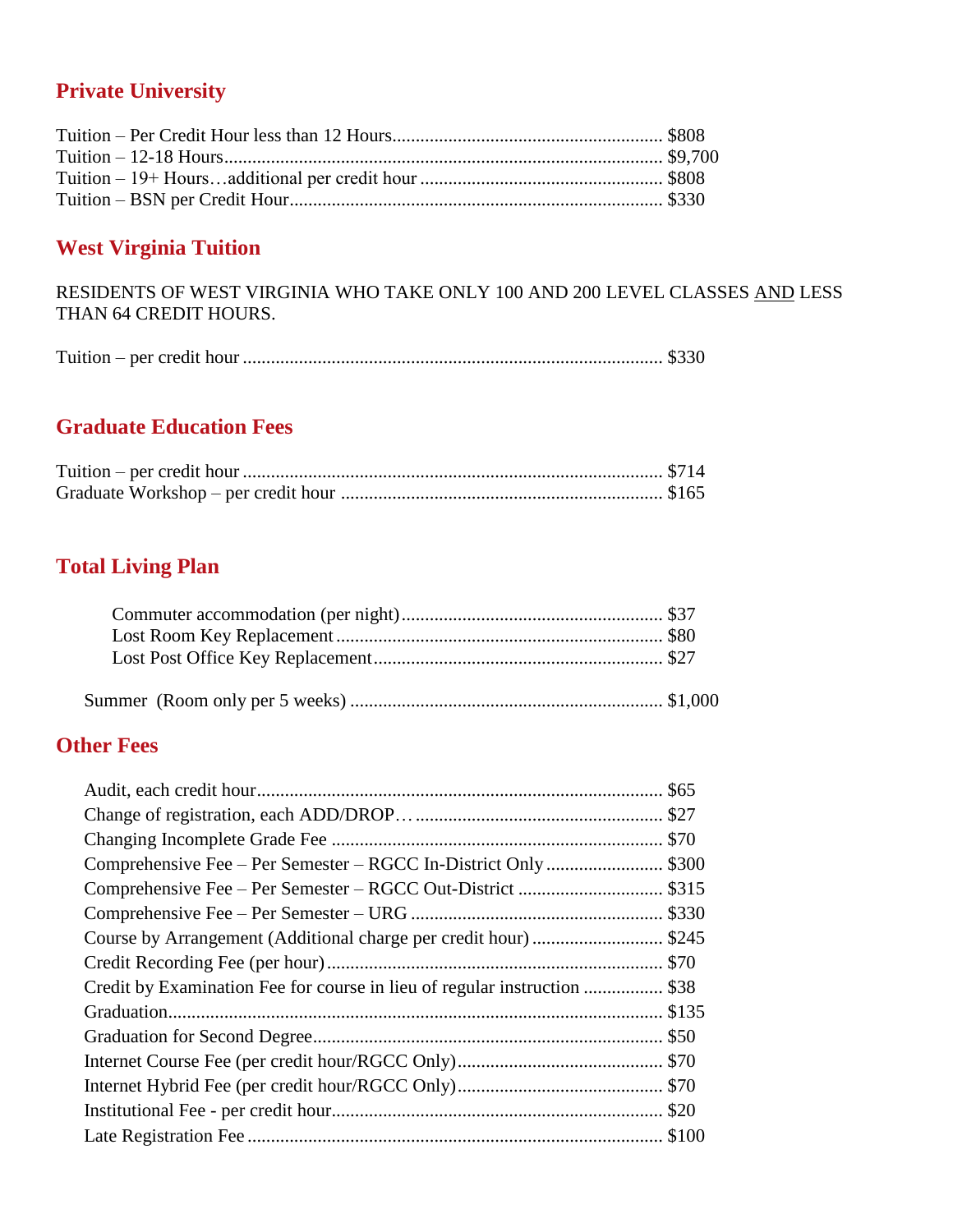| Parking Permit – Commuter and Resident Students (Annual Fee) \$165 |  |
|--------------------------------------------------------------------|--|
|                                                                    |  |
|                                                                    |  |
|                                                                    |  |
|                                                                    |  |
| Workshops – Dependent on program offerings                         |  |
|                                                                    |  |

## **Course Fees (100 and 200 Level Classes)**

Special fees for consumable materials, lab supplies, and use of expensive equipment, transportation, or rental of facilities may be charged in addition to tuition for some courses. The cost of student liability insurance, required in certain health technologies, will be included in the course fee. Students should check the information provided in the course listings in Catalog for courses with additional fees.

## **Internet Course Fees/ Internet Hybrid Fee (100 and 200 Level Classes)**

The internet course fee is for online and blended courses. This fee is used to support the broad infrastructure needs essential to online instruction and technology-enhanced mixed-mode courses and programs.

## **Institutional Fee**

The Institutional fee defrays the cost of registration, student activities services, and student support services of a non-instructional nature.

# **Comprehensive Fee**

The Comprehensive Fee is used to maintain technology infrastructure, to expand technology-enhanced learning, library and other campus facilities, student services, and athletic facilities.

## **Payment Due**

As a means of providing experience and emphasizing punctuality and responsibility in business affairs, the University of Rio Grande and Rio Grande Community College prefer to deal directly with the student rather than their parents. Accordingly, all bills will be addressed to the student.

The payment is due one week prior to the first day of the semester. Payment must be received on or before due day to avoid late fee. Postmarks will not be reviewed.

If you are a participant of third party billing (e.g. BVR, CAA, TAA, VA, WIA, Jobs & Family Services or Workforce Development), it is your responsibility to provide documentation to the Business Office. You may fax appropriate documentation to the Business Office 740-245-7171 on or before the stated due day.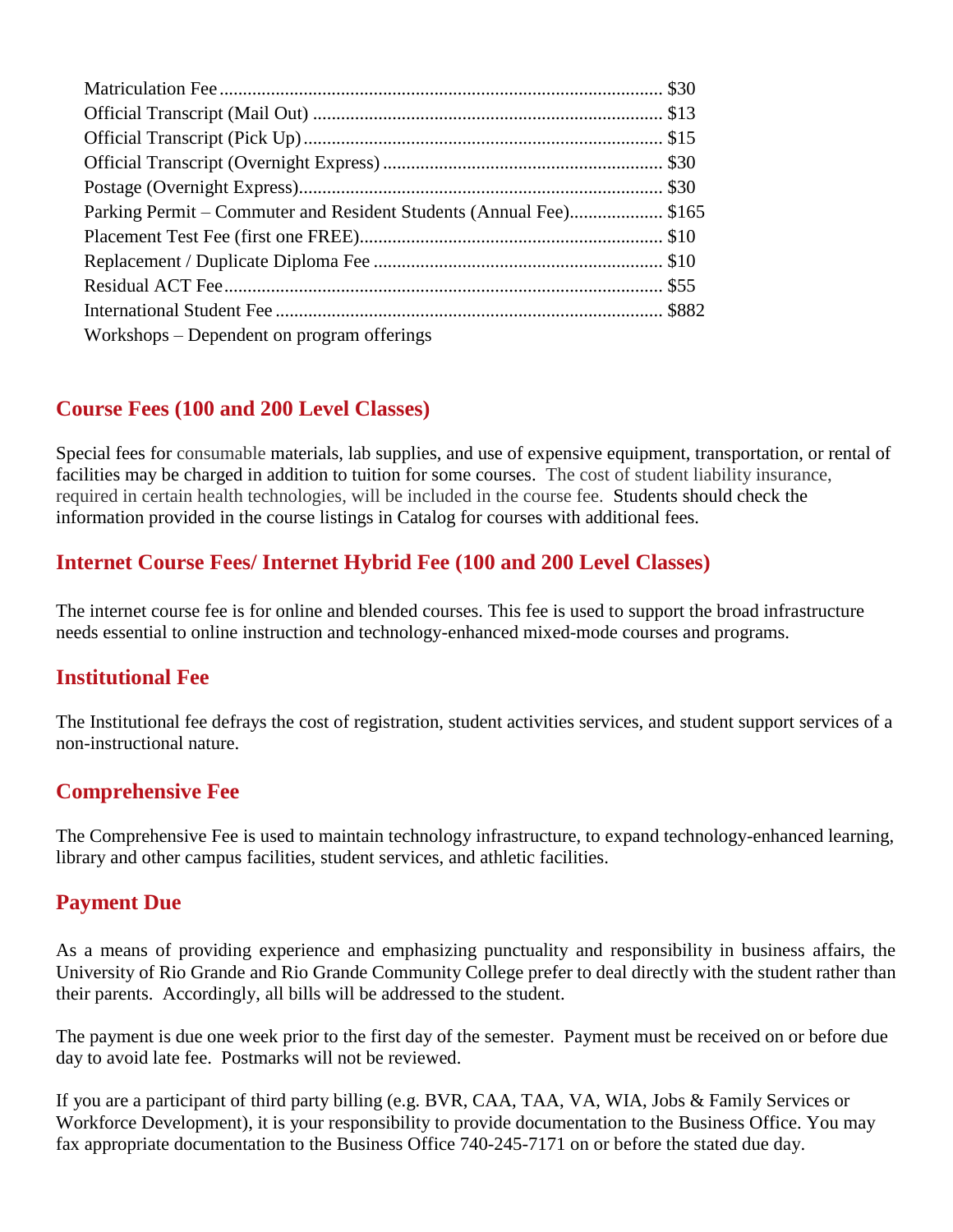## **Payment Options**

1. **Check** — mail your check for the Balance Due to the address below. Do not send cash. Please include your ID number on your check or money order.

> University of Rio Grande P.O. Box 500 F-26 Rio Grande, OH 45674

- 2. **Telecheck –** By telephone call the Business Office 740-245-7226 for telecheck, credit/debit card (VISA, MasterCard, Discover, and American Express).
- 3. **Credit/Debit Card Online**  make a credit/debit card payment by logging into your account at <https://hope.rio.edu/studentspace/PyByCredit.aspx> VISA, MasterCard, Discover, and American Express are accepted.
- 4. **In Person** at Reardon One-Stop Center, Florence Evens Hall, with cash, check or credit/debit card.
- 5. **Monthly Payment Plan** University of Rio Grande offers and manages a payment plan. It allows students to stretch payments through the semester. An enrollment fee is charged for this option. For more information, please contact Business Office at 1-800-282-7201 or 740-245-7226. The information is also at [http://www.rio.edu/Current Students/Business Office/Resources/Student Installment Payment](http://www.rio.edu/Current%20Students/Business%20Office/Resources/Student%20Installment%20Payment%20Plan.pdf)  [Plan.pdf](http://www.rio.edu/Current%20Students/Business%20Office/Resources/Student%20Installment%20Payment%20Plan.pdf)
- 6. **Financial Aid** may be applied to your account if you have qualified for assistance. If financial aid is less than the Balance Due, you must pay the difference. If financial aid is greater than the Balance Due, you will receive a refund. If you are expecting financial aid and your account do not have an award listed, please contact the Financial Aid Office of at 740-245-7218 or [http://www.rio.edu/Current](http://www.rio.edu/Current%20Student/Financial%20Aid)  [Student/Financial Aid.](http://www.rio.edu/Current%20Student/Financial%20Aid)

## **Payment Plan Fee**

The payment plan fee will be 0.5% of the balance at the time signing up.

## **Change of Registration (ADD/DROP) Fee**

The change registration fee will be charged to student account if the class is added or dropped starting the first day of any semester.

### **Late Payment Fee**

There will be a 1.5% late payment fee after the payment deadline. The fee will be recalculated (on the remaining balance) at each billing cycle until the balance is paid off.

## **Returned Check Fees**

Upon the receipt of a returned check, University of Rio Grande will send the student and/or check owner an email the reason for return and amount due. Returned check payments must be made with cash, cashier's check, credit card, or money order. A personal check will not be accepted.